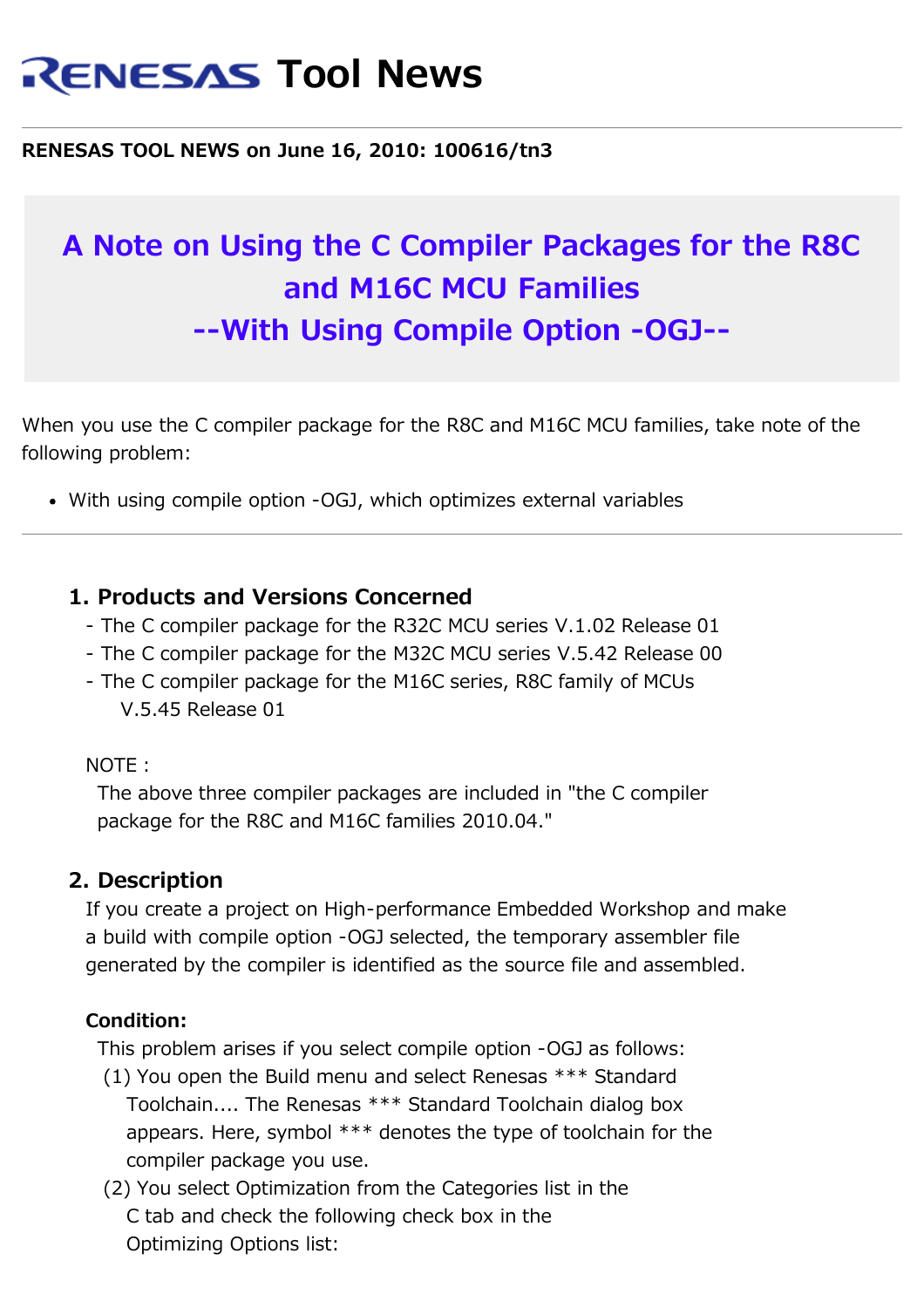[-OGJ] Optimizes the branch instruction which refers to the global label.

 In addition to the above condition, if the conditions described below are all satisfied, another problem accompanies: the relocatable module file r30 generated by compilation and the one generated by assembling are different from each other, the latter is overwritten by the former, and the overwritten file is linked, so correct object code cannot be generated.

# **Conditions:**

 (1) Asm functions are included in the C source file, and conditional assembling is performed. Example of C source file:

-------------------------------------------

```
 void func(void)
\{ #pragma asm
  \cdotif ABC==0
     NOP
   .else
     MOV.W r0,r1
   .endif
 #pragma endasm
 }
```
-------------------------------------------

- (2) As a compiler option, -OGJ -as30 "-D ABC=1" is input.
- (3) As an assembler and linker option, -JOPT is selected.
- (4) Then builds are made.

# **3. Workaround**

To avoid the problem, select option -OGJ by following these steps:

- (1) Open the Build menu and select Renesas \*\*\* Standard Toolchain.... The Renesas \*\*\* Standard Toolchain dialog box appears.
- (2) In this dialog box, click the C tab.
- (3) Select Optimization from the Categories list. If the -OGJ check box has been checked in the Optimizing Options list, uncheck it.
- (4) Select Others from the Categories list.
- (5) Type -OGJ into the User-defined options text box.
- (6) Click OK.
- (7) Select Tuning from the Categories list in the Assembler tab and make sure that the following check box in the Options list has been checked:
	- [-JOPT] Optimizes the branch instruction which refers to the global label.